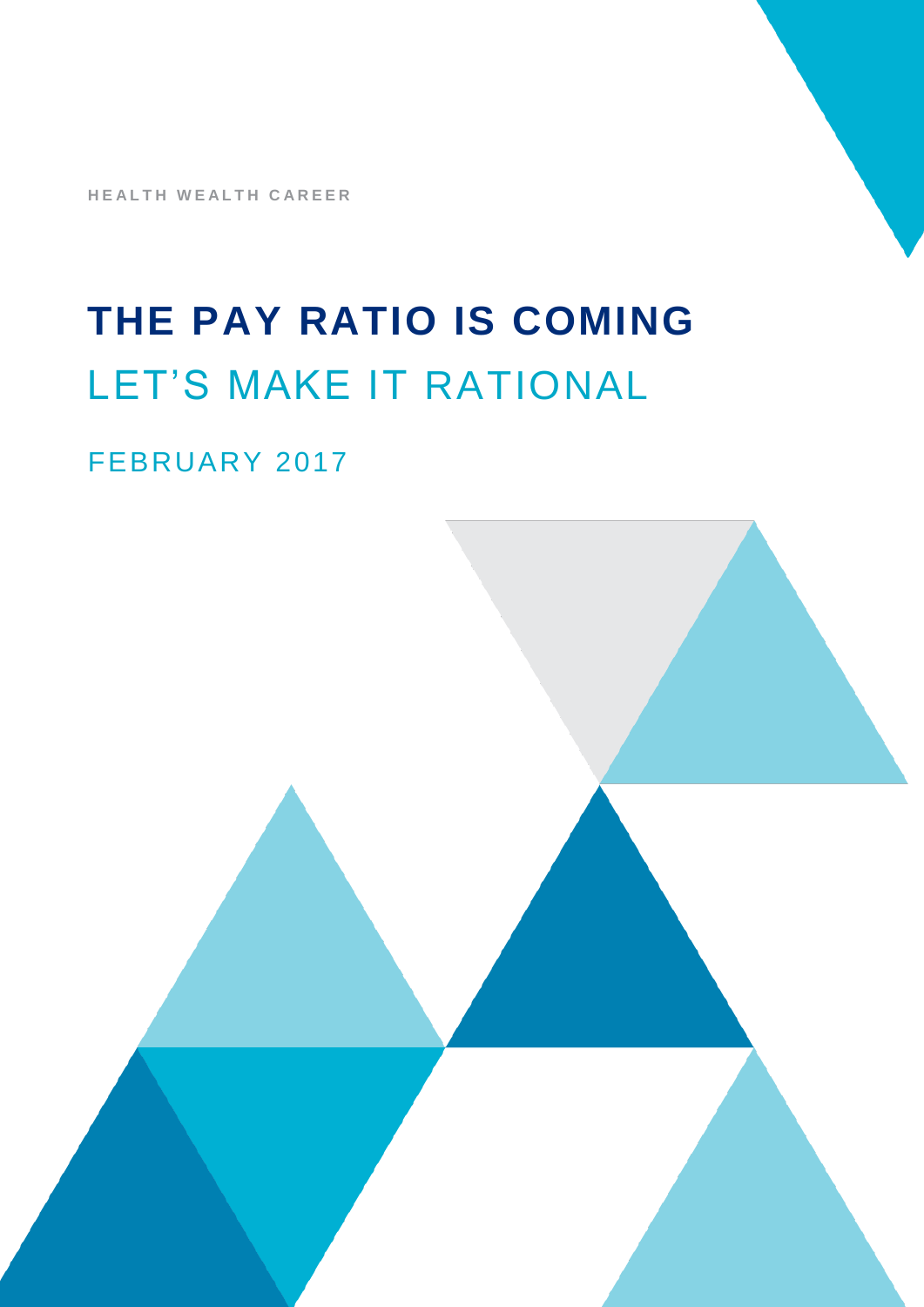# THE PAY RATIO IS COMING

**It is very likely that some form of CEO pay ratio disclosure will become a mandatory annual reporting requirement** for UK PLCs within the next 12 months. This will be a new addition to the annual report in which CEO pay is expressed as a ratio of the pay of an average employee. On the surface this has the noble intention of creating both upward pressure on workforce pay and downward pressure on executive pay with a single measure. However, the current proposals<sup>1</sup> are fraught with difficulty and it may be impossible to avoid inappropriate comparisons and other unintended consequences without substantial changes.

Firstly (and as noted by the government in its Corporate Governance Review Green Paper), the ratio may be more a function of the type and demographics of a certain industry rather than a test of fairness. For example: a complex, international business which employs lots of part-time and temporary staff may have a very large ratio whilst a hedge fund would be likely to have a very high median pay level and so the ratio may be low. While this does draw attention to the fairness issue and calls for the duty of care to lower paid employees to be reinforced and communicated, it does not of itself suggest that pay is fairer in the latter organisation than the former and risks providing ammunition for inappropriate company comparisons.

Another difficulty is the employee sample itself. If the employee sample is taken globally, companies with larger operations in developing regions are likely to have a higher ratio. Conversely if only UK employees are used, companies might inadvertently be incentivised to move low paid jobs overseas. And how should employee pay be averaged? Median employee pay seems to be favoured currently, but this would represent a substantial administrative burden as current company processes and reporting requirements (for example in the Staffing Costs section of company accounts) tend to think in terms of mean pay – a number much easier to derive as it just requires knowing the FTE headcount and total pay cost of a particular segment, rather than ranking the annualised pay of every employee.

A third question is what kind of CEO pay will be measured? If we use the single figure in any one year, CEO changeovers and variability in LTI payouts will create huge volatility in the ratio and lend to misleading year over year comparisons, whereas smoothing this figure by averaging pay over a number of years could lead to claims that this is a 'laggy' measure and an inaccurate comparison.

We are raising these concerns in our response to the Government's Green Paper, along with our recommendation on what the best approach might be. We have come to what we feel is a more effective and targeted approach to the two underlying problems – the concerns over excessively low employee pay and the perception of excessively high executive pay.

<sup>1.</sup> BEIS Corporate Governance Review Green Paper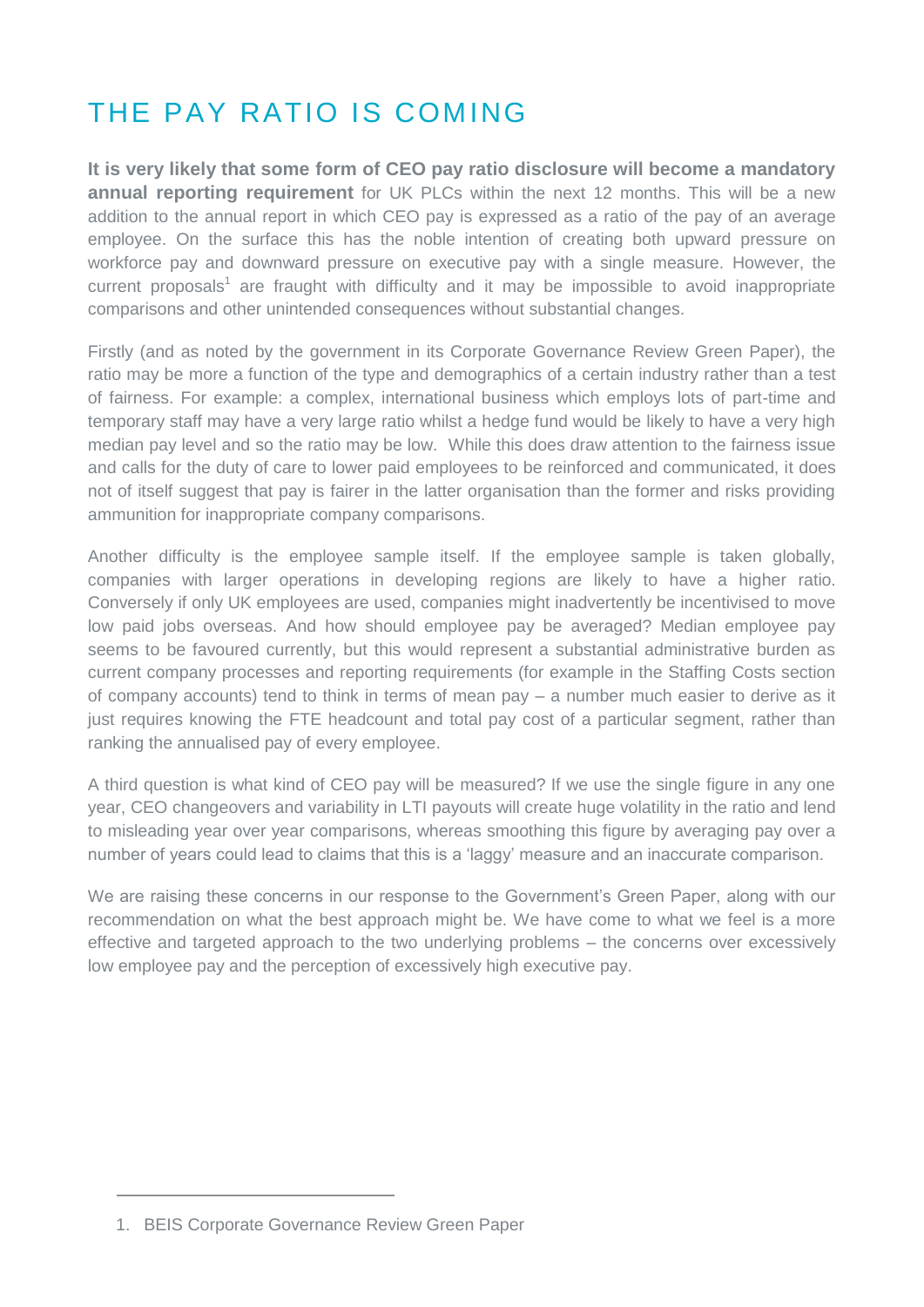# NATIONAL LIVING WAGE (NLW) COMPARISON

### A Credible Alternative to CEO : Employee pay ratio reporting

The National Living Wage is a level of income which aims to represent a baseline of welfare specific to UK society. It's a number that doesn't differ between companies and the act of publicising this relatively new measure alone exerts pressure on companies to adopt it and therefore pushes up pay at the bottom. Mercer recommends comparing both CEO pay and employee pay to the National Living Wage – *but not with one another* – is the best way to proceed for pay ratio disclosures.

A raft of measures aimed at increasing transparency and comparability of Executive Pay was implemented in 2012 under the direction of Vince Cable and the (then) Department for Business, Innovation and Skills (BIS). Mercer research<sup>2</sup> shows that the effects of these measures have been material and in our view we have not yet seen the full extent of these impacts as companies continue to adjust.

One of Cable's reforms required companies to disclose their 5 year Total Shareholder Return History versus the CEO's realised pay over the same period. The intention here was to highlight the level of alignment between gains made by the CEO, and gains made by the ultimate owners of capital. It is our opinion at Mercer that this is the correct place to add a reference to the other group of stakeholders of "UK PLC" – UK society.

While this disclosure is essentially the re-framing of information that is already available (the Single Figure of Total Remuneration) in the context of the NLW, Mercer also recommends that the government require companies to disclose the proportion of their employees that are paid under the NLW, and between NLW x 1 and NLW x2. The employee sample would need to be global so as not to encourage off-shoring labour, with relevant NLW values for non-UK employees. A measure such as this would shine the light on companies' junior employees pay policy and create an altogether more robust and targeted measure than a CEO : employee pay ratio.

Pay ratio reporting needs to be carefully thought out, and if the government is determined to implement a pay ratio directly between the CEO and an employee sample, we do not see a way to mitigate the many pitfalls effectively.

It is our opinion at Mercer that thinking has become so fixated on a CEO : employee ratio that we risk losing sight of the underlying intention of the proposals; to exert downward pressure on the pay of executives and upward pressure on the pay of employees. With this in mind, Mercer's recommendation to the government is to drop the CEO : employee comparison entirely and deal with these issues separately as we have outlined.

It's not too late!

<sup>2.</sup> Mercer Response to BEIS Green Paper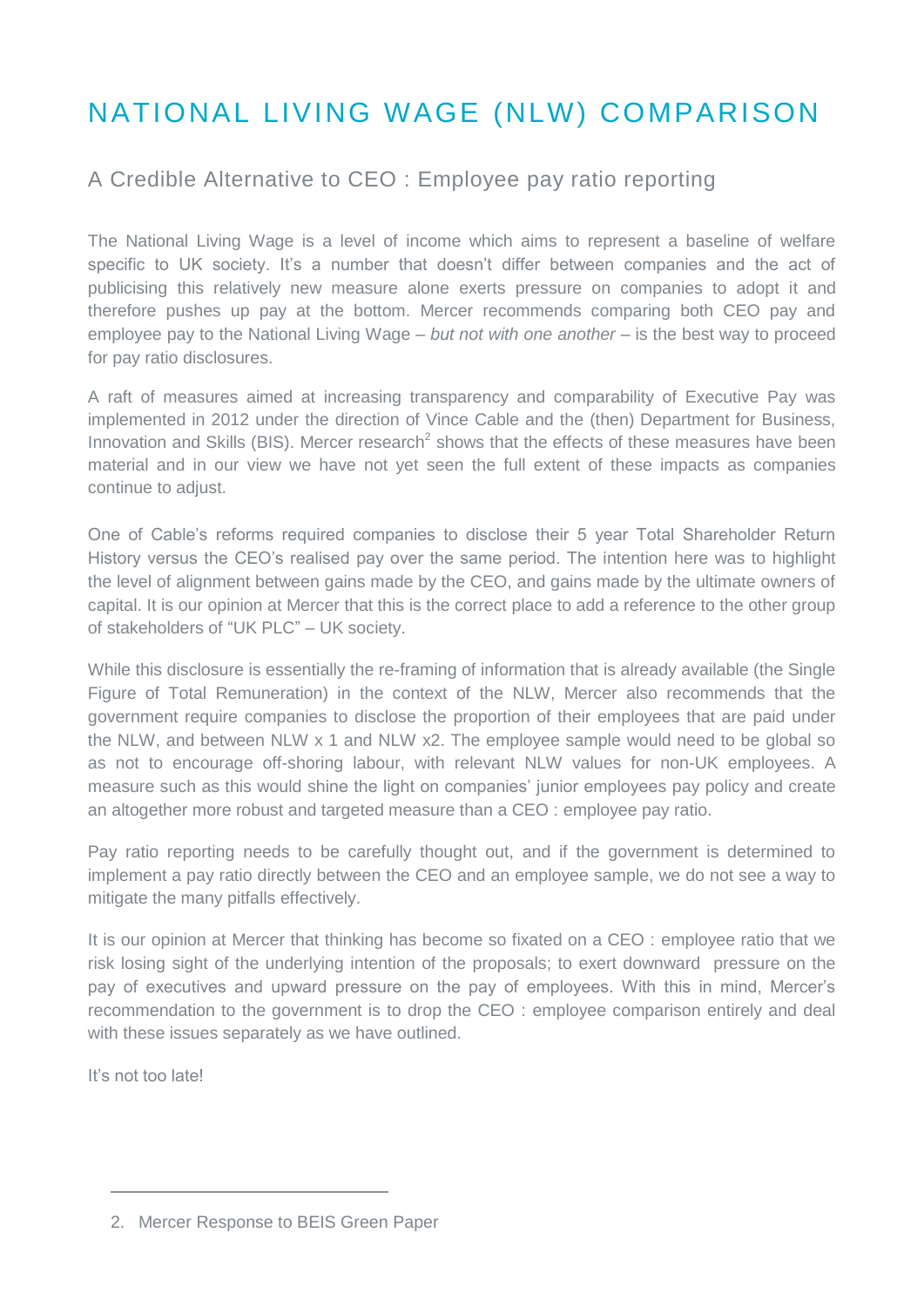### MERCER'S RECOMMENDED NEW DISCLOSURES

Below is a hypothetical section from a Director's Remuneration Report in 2018. Existing sections such as the Performance Chart and CEO Single Figure are now combined with additional elements focused on expressing CEO pay as a ratio to the National Living Wage, and highlighting the proportion of the company's workforce that receives low levels of pay.



#### **7.4 Audited Information: CEO Pay versus National Living Wage (NLW)**

| CEO Single Figure (£'000) | 1,400 | 2,167  | 1,934  | 2,228  | 1,600  |
|---------------------------|-------|--------|--------|--------|--------|
| CEO: National Living Wage | 93.48 | 144.69 | 129.16 | 148.75 | 106.84 |

### **7.5 Proportion of Low Paid Employees**